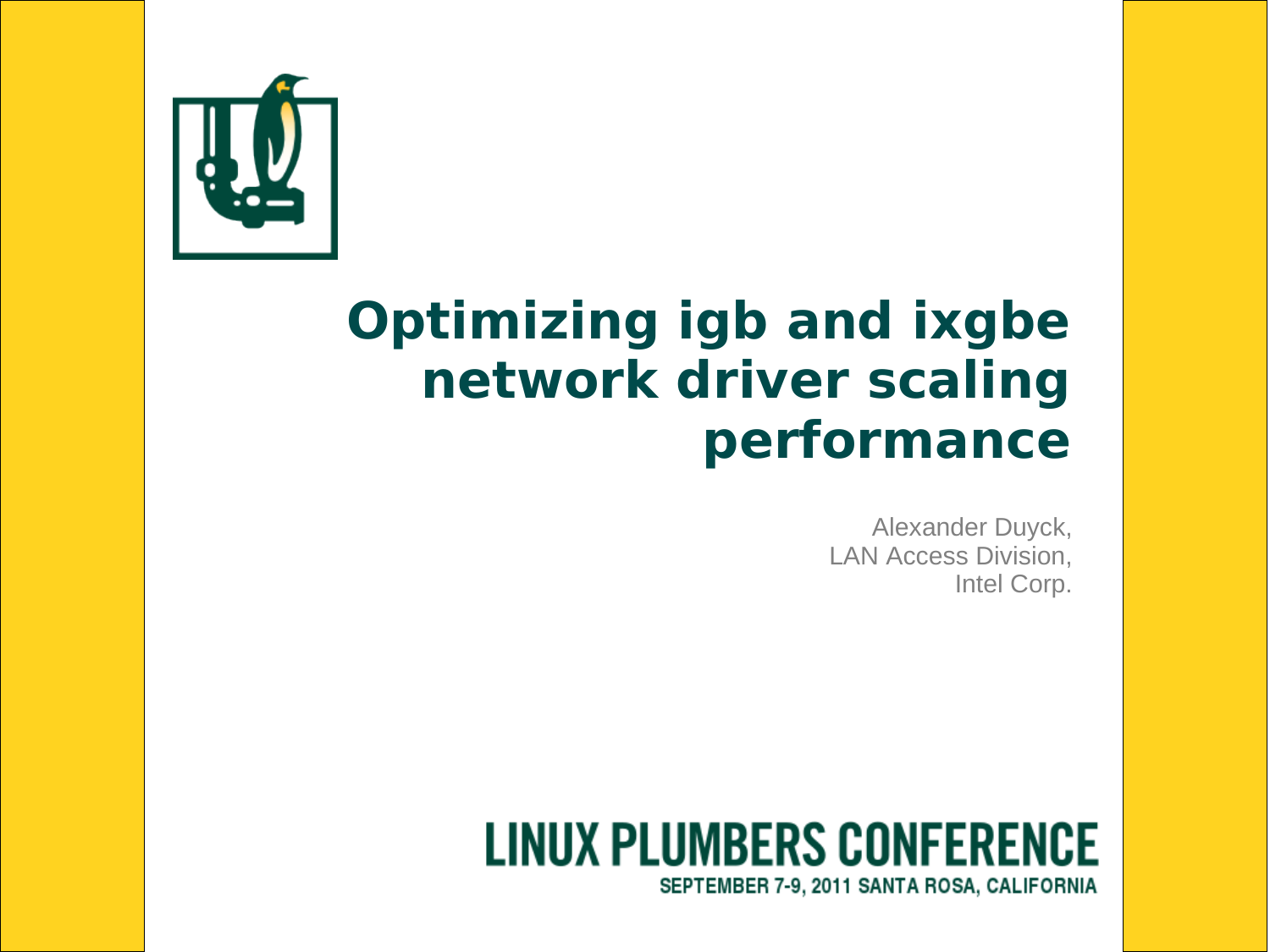# **Agenda**

- The state of the igb and ixgbe drivers then and now
- Configuring the kernel and system for best performance
- Getting to the root cause of the performance improvements
- Where we still might have room to improve



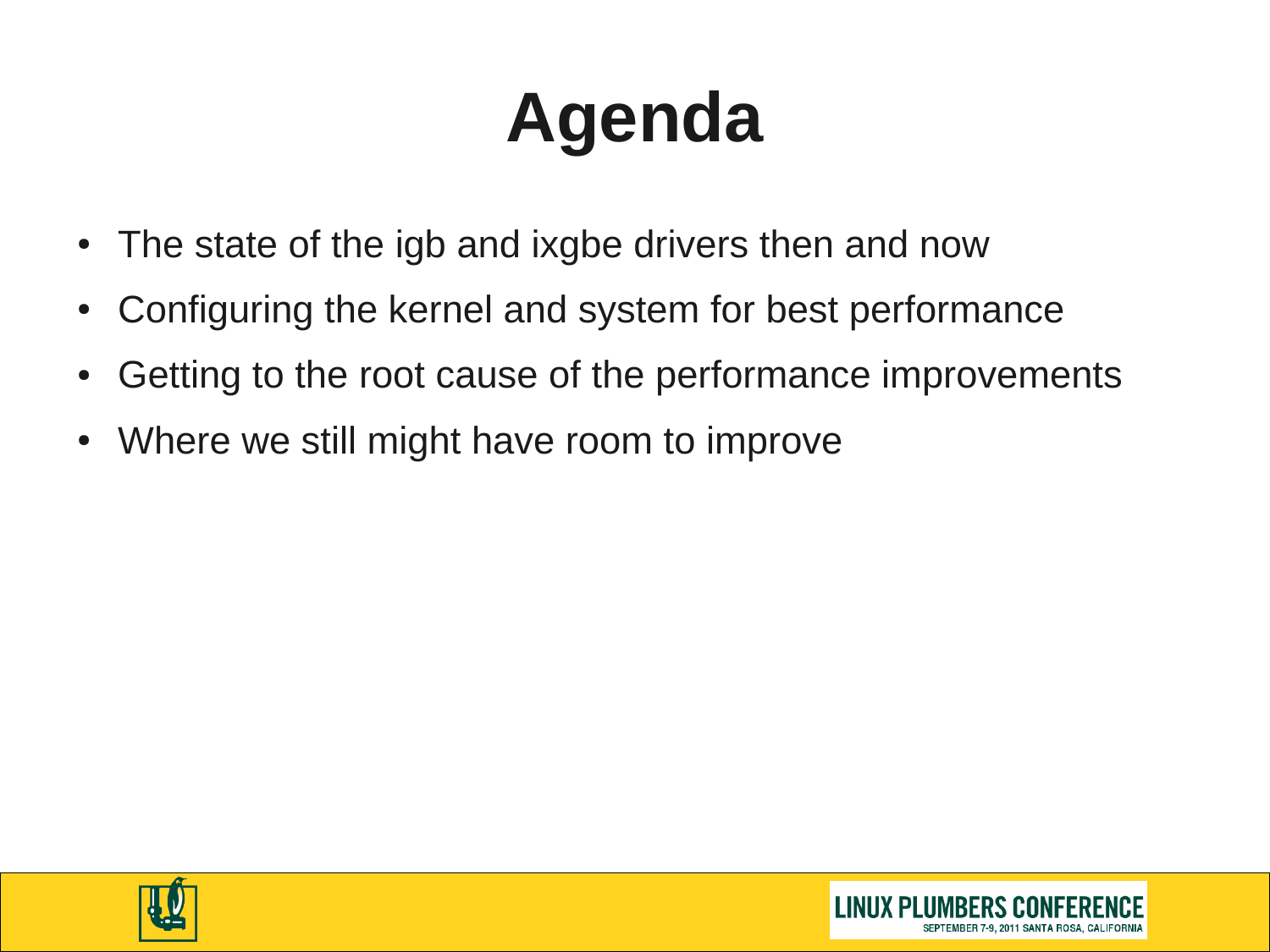### The state of igb & ixgbe over a year ago

- Problem: igb was over 40% faster than the ixgbe.
- Solution: Refactor ixgbe to more closely match igb.



**LINUX PLUMBERS CO** 

SEPTEMBER 7-9, 2011 SANTA ROSA, CALIFORNIA

Routing Performance

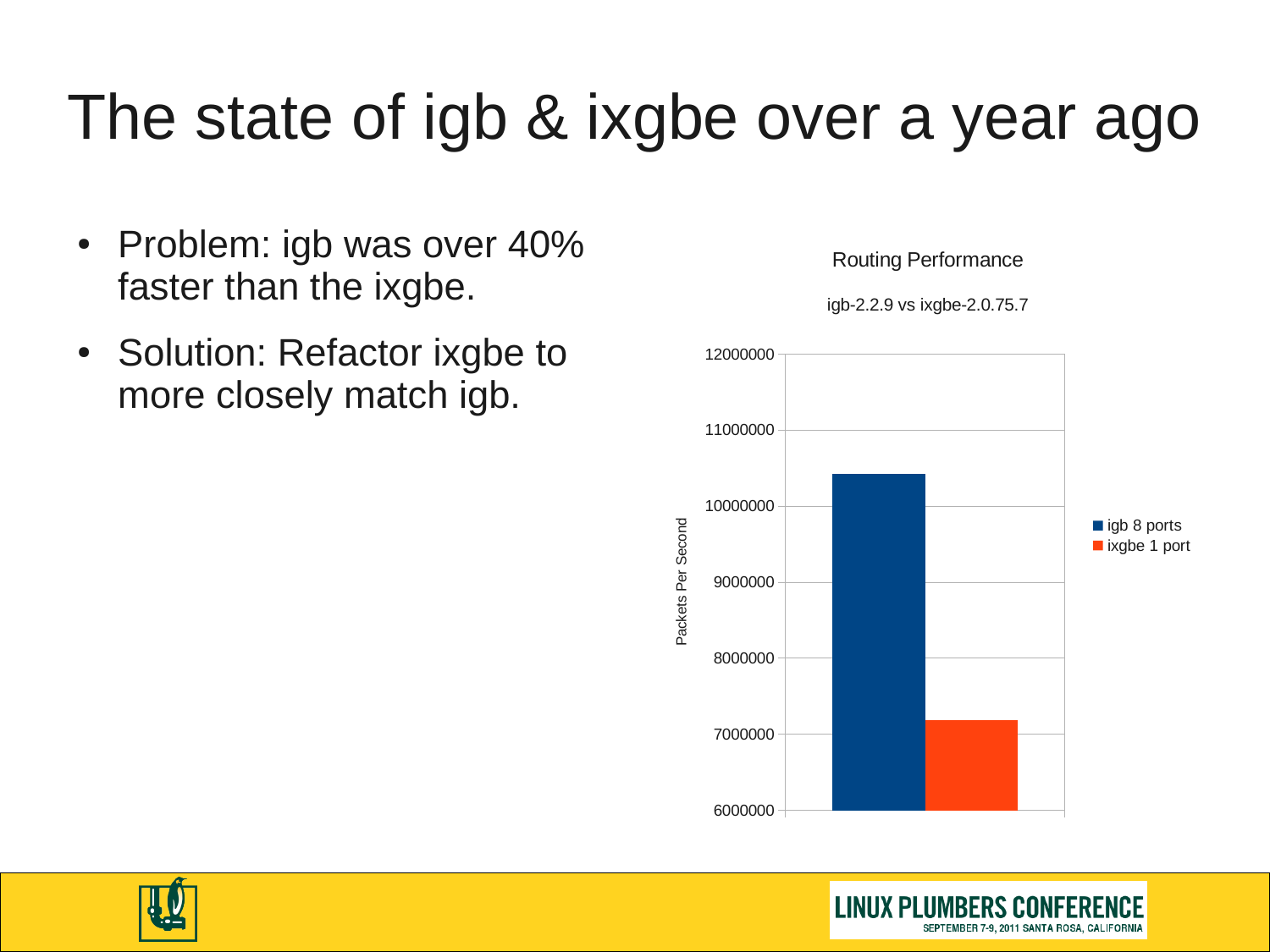# The state of igb & ixgbe now

- Mission accomplished!
- How did we get from there to here?
- Could we be masking over some other issues?
- Where do we go from here?



**LINUX PLUMBERS** 

SEPTEMBER 7-9, 2011 SANTA ROSA



Routing Performance

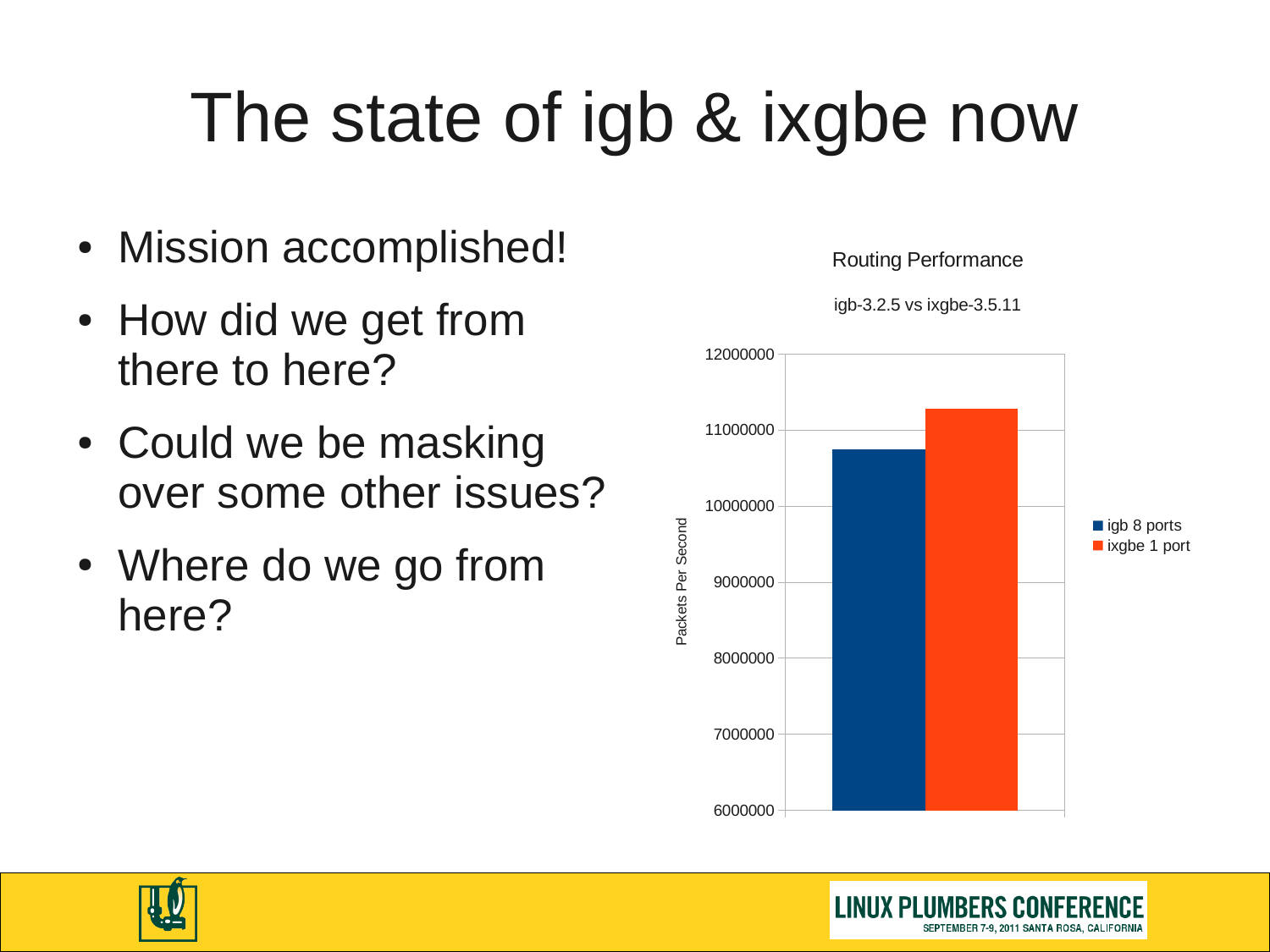#### Configuring the kernel for best performance

- Disable any and all config options that add to the size of the sk buff w/o any benefit to your testing
	- Ipv6, IPSEC, IOAT, Netfilter, Qos support, and network actions
	- Result should be an sk buff that fits in 3 cache lines
	- May be unrealistic but we are testing the drivers, not the stack
- Disable IOMMU
	- Generates significant DMA map/unmap overhead
	- May also be disabled via kernel parameter



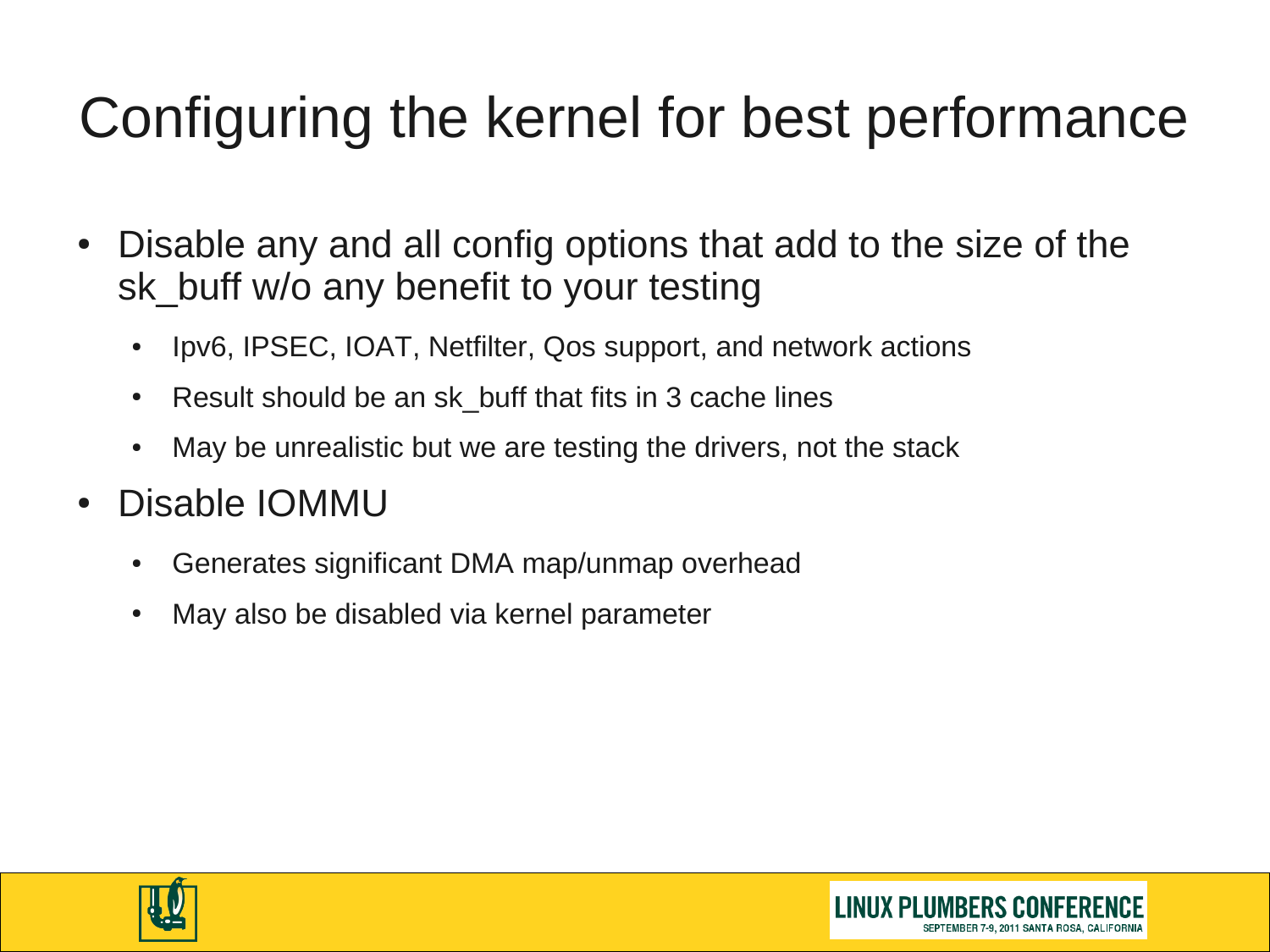#### Configuring the system for best performance

- Evenly load the nodes and memory channels with memory
	- The test system had 2 nodes with 3 channels of memory each.
	- I loaded 1 2G DIMM of memory on each channel for a total of 12GB
- Evenly distribute device interrupts on CPUs
	- set irq affinity.sh script included with ixgbe driver can now handle this task



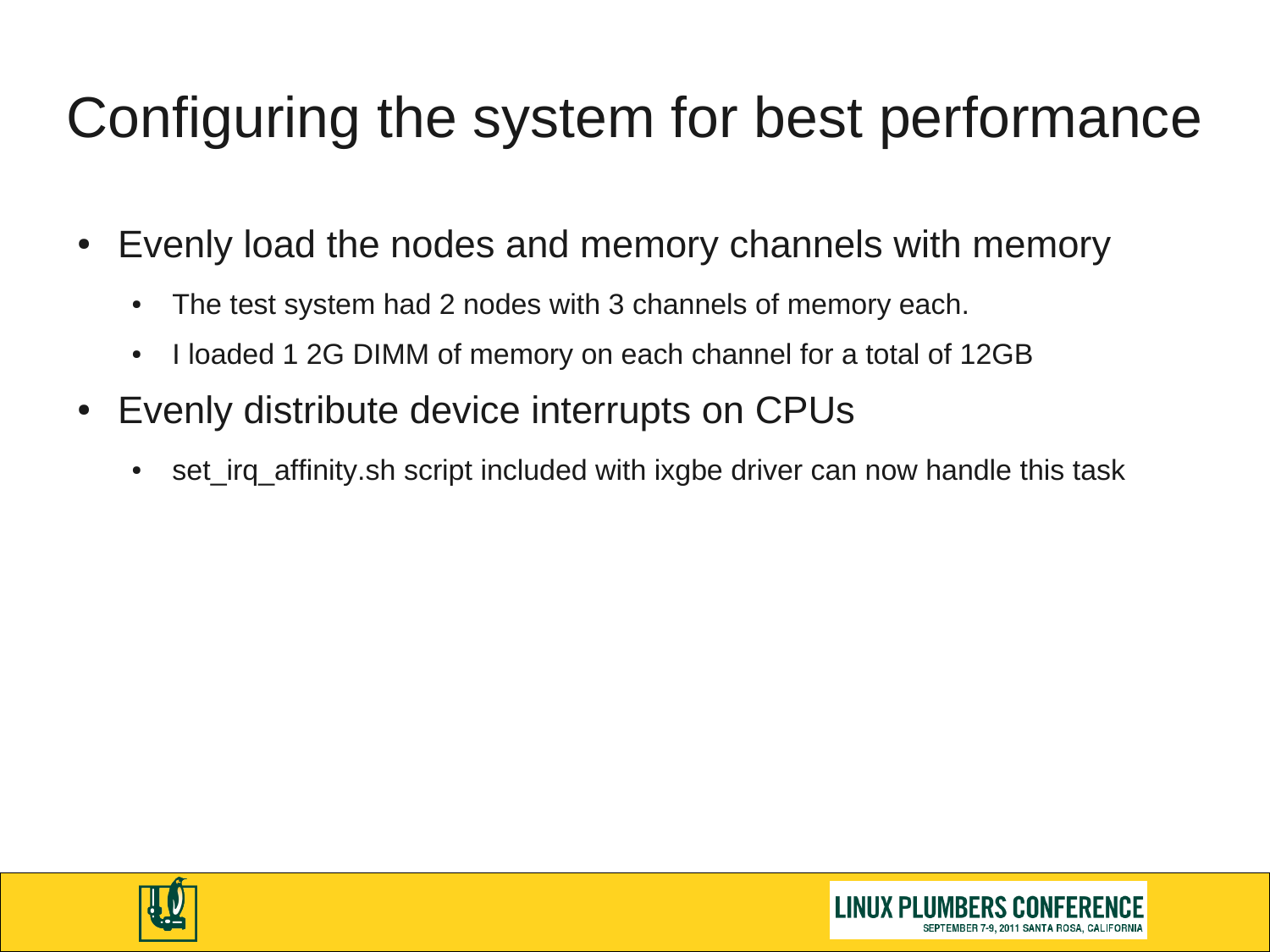# The test configuration

- System running dual Xeon  $X5680$  @ 3.33Ghz
	- Running 2.6.35.14 kernel
	- Connected back to back with Spirent Smartbits 6000c containing a XLW-3720a card
	- Tests typically ran with 64 simultaneous UDP streams
- 3 Basic tests
	- 3 Queue pktgen
	- 3 Queue receive & drop at ip rcv
	- 8 Queue bidirectional single port routing
- Why select only 3/8 queues?
	- They had not reached line rate in any tests I was running
	- Routing showed that the stack consumed about 25% of the total
	- Thus I end up with 3 CPUs RX, 3 CPUs TX, and 2 CPUs stack

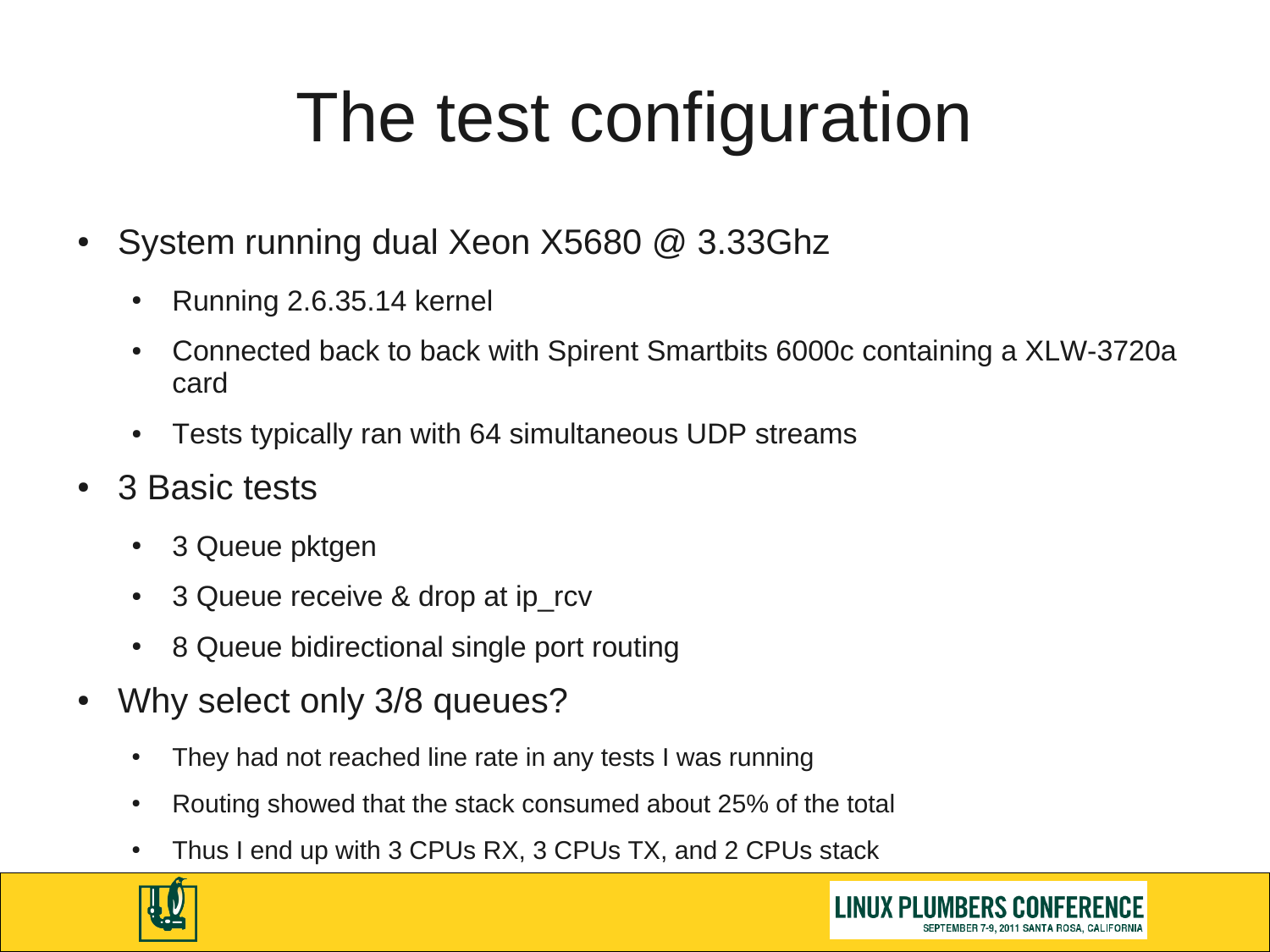## Results, Round 1

IXGBE Performance



 $\rightarrow$  Pktgen 3 thread  $\rightarrow$  Routing 8 Thread  $\rightarrow$  RX Drop 3 thread

**LINUX PLUMBERS CON** 

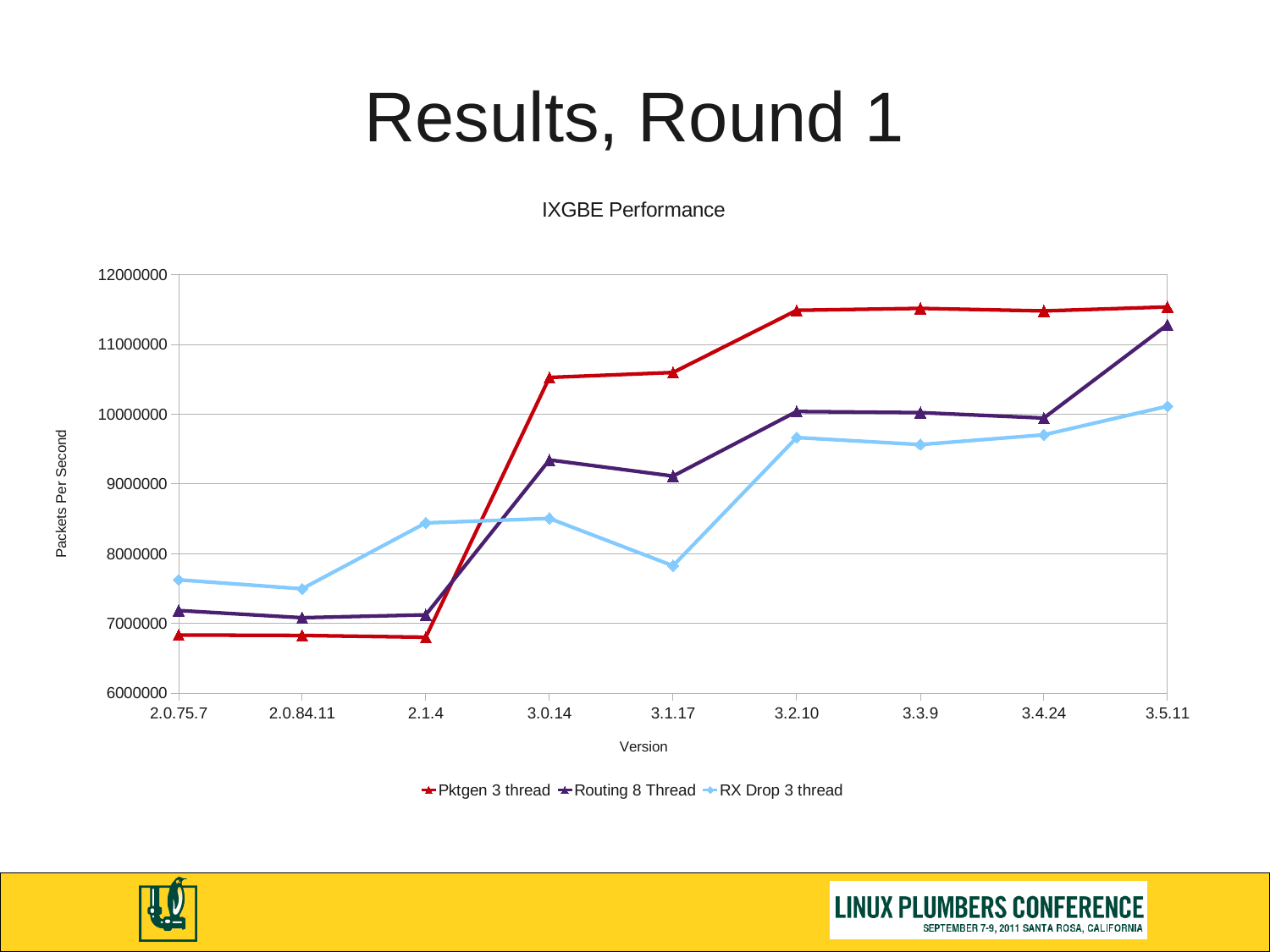# Something doesn't seem right..

- $-2.1.4$ 
	- Dropped support for RSS w/ UDP ports
		- This changed the work distribution
- $3.0.14$ 
	- Removed trans start from Tx path
		- This change was pushed upstream over a year prior
- $\cdot$  3.2.10
	- Removed last rx from Rx path
		- Another change that made it upstream over a year prior



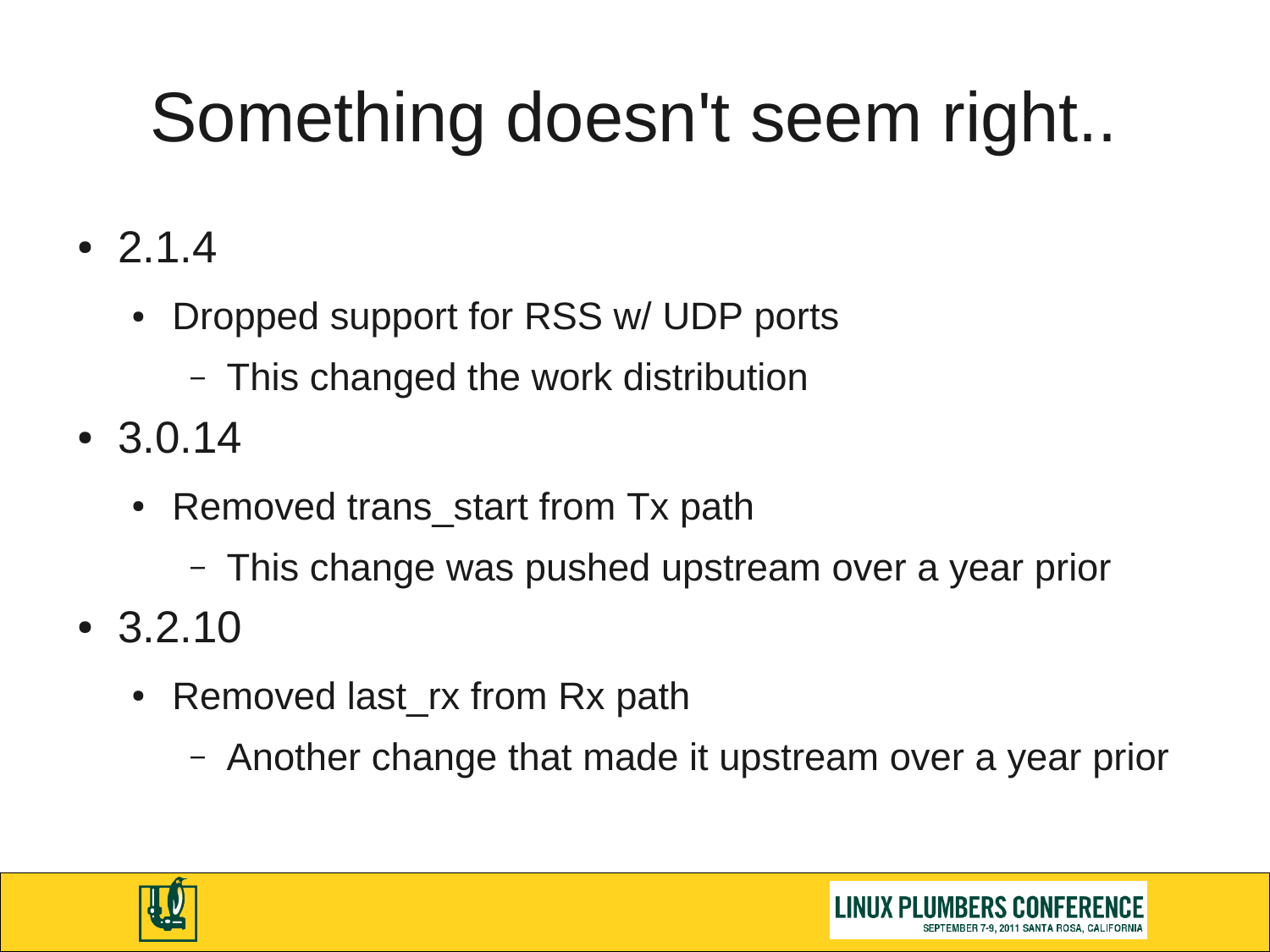## Results, Round 2

IXGBE Performance



 $\rightarrow$  Pktgen 3 thread  $\rightarrow$  Routing 8 Thread  $\rightarrow$  RX Drop 3 thread

**LINUX PLUMBERS CO** 

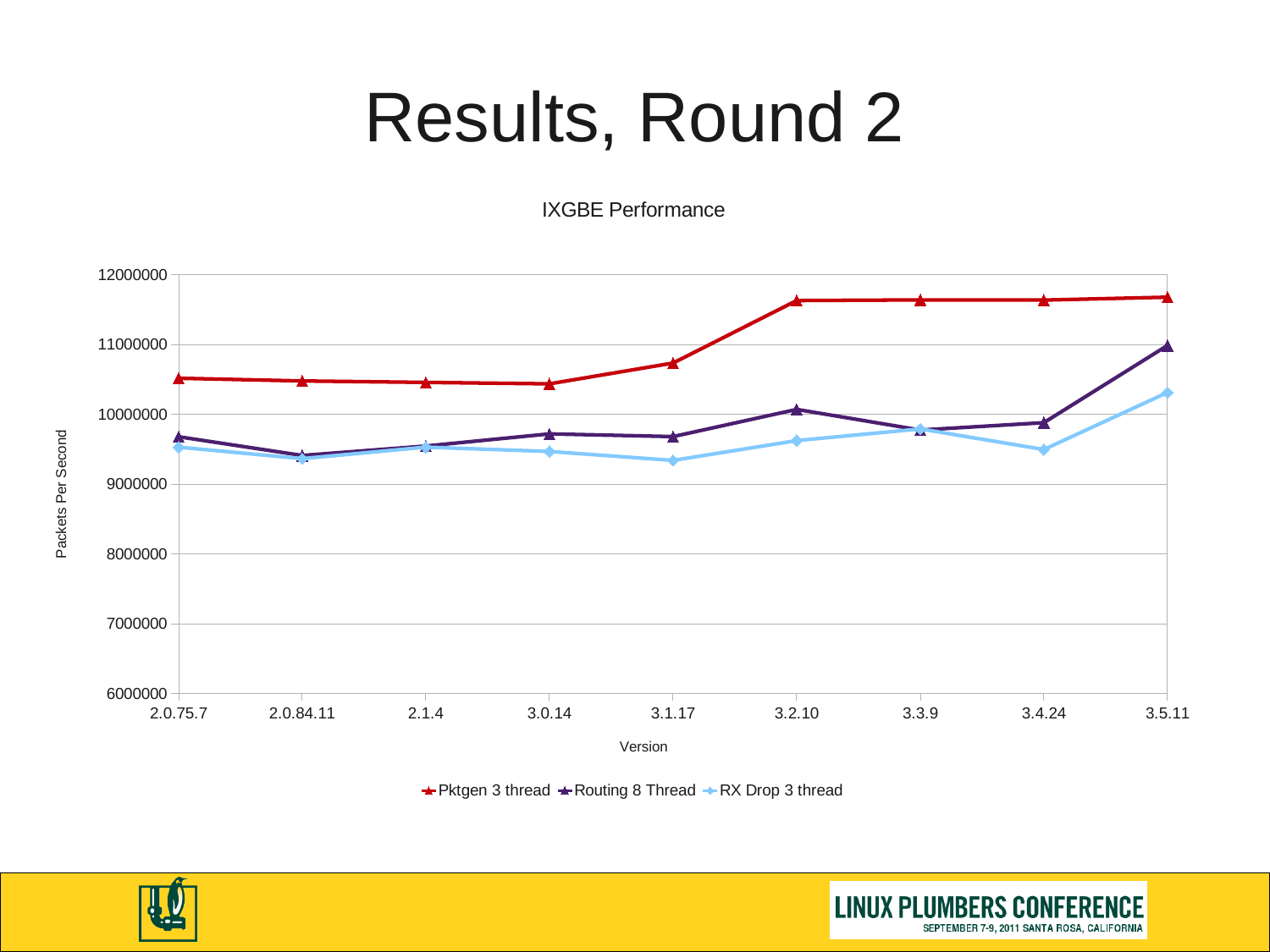## Performance root cause

- $3.1.17$ 
	- Set TXDCTL.PTHRESH to 32, allowing hardware to prefetch descriptors in groups of 8.
- $\cdot$  3.2.10
	- Combined all hotpath items in adapter struct into a single read-mostly cacheline
- 3.5.11
	- Enabled SRRCTL.DROP EN when RX multiqueue is enabled and flow control is disabled

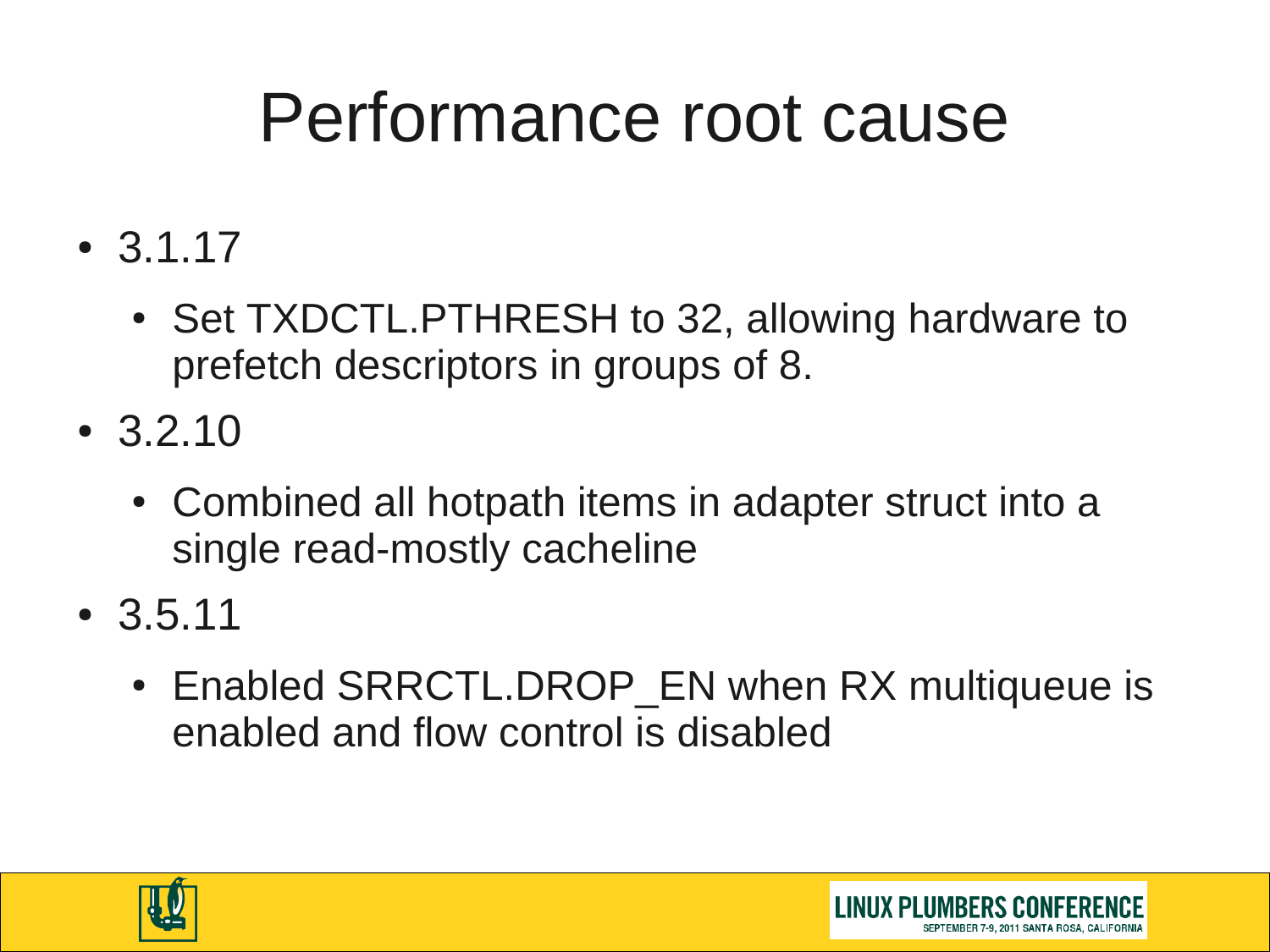# Cutting the memory overhead

- Combine all adapter fields accessed in hot-path into single cache-line to prevent cache pollution
- Configure hardware to batch descriptor reads & writes



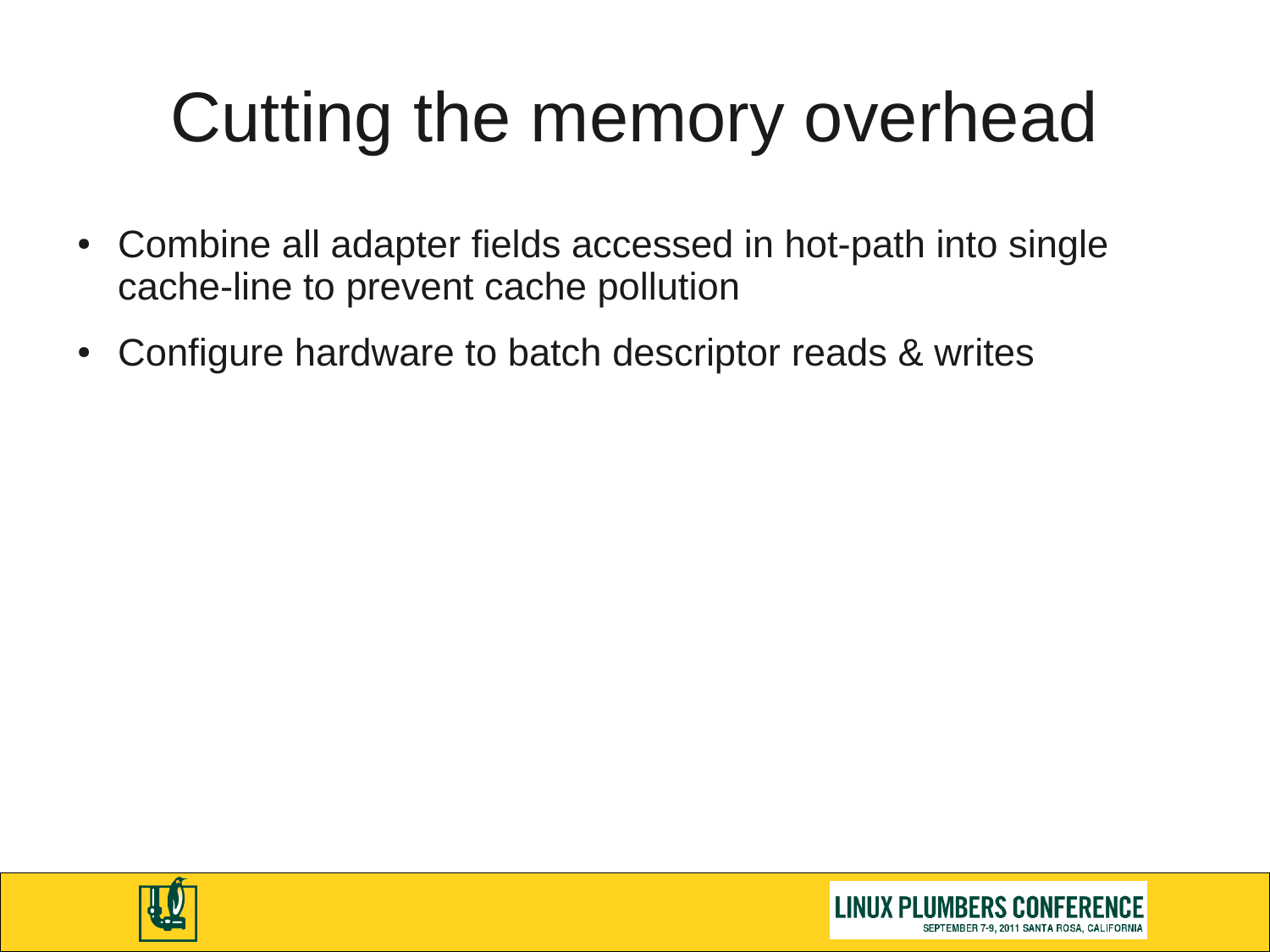# Knowing when to drop a packet

- Rx FIFO is yet another buffer that can introduce delays
	- Prone to head of line blocking in multiqueue configurations
	- Can only move as fast as the quickest ring
- SRRCTL.DROP EN drops packets from Rx FIFO
	- Only drops packets when no buffers are available on ring to DMA to
	- Allows faster rings to keep processing while slower rings drop packets
	- Reduces overall dropped packet rate
	- Mutually exclusive with features like flow control and DCB



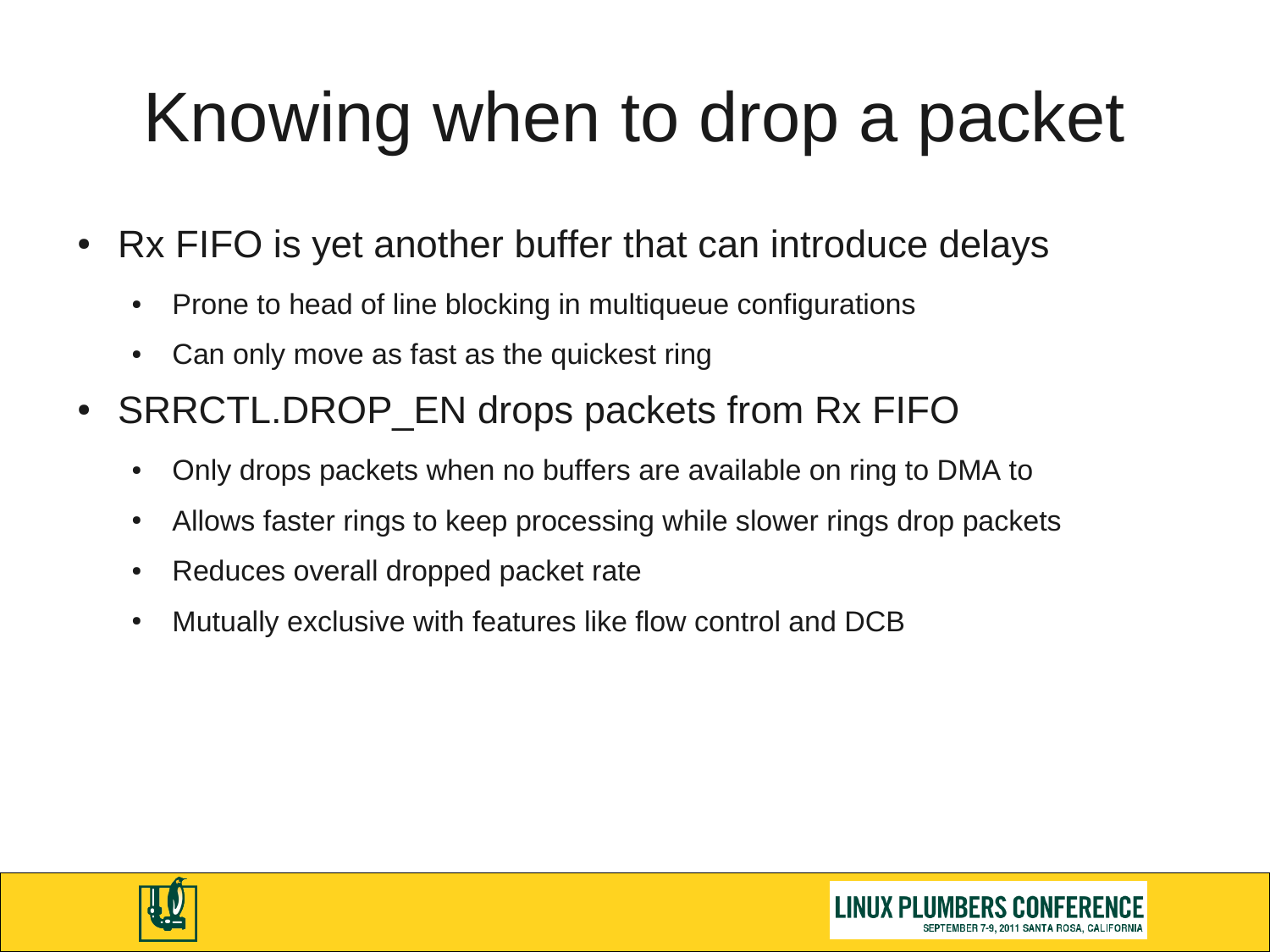## Results, Round 3

IXGBE Performance



 $\rightarrow$  Pktgen 3 thread  $\rightarrow$  Routing 8 Thread  $\rightarrow$  RX Drop 3 thread

**LINUX PLUMBERS CO** 

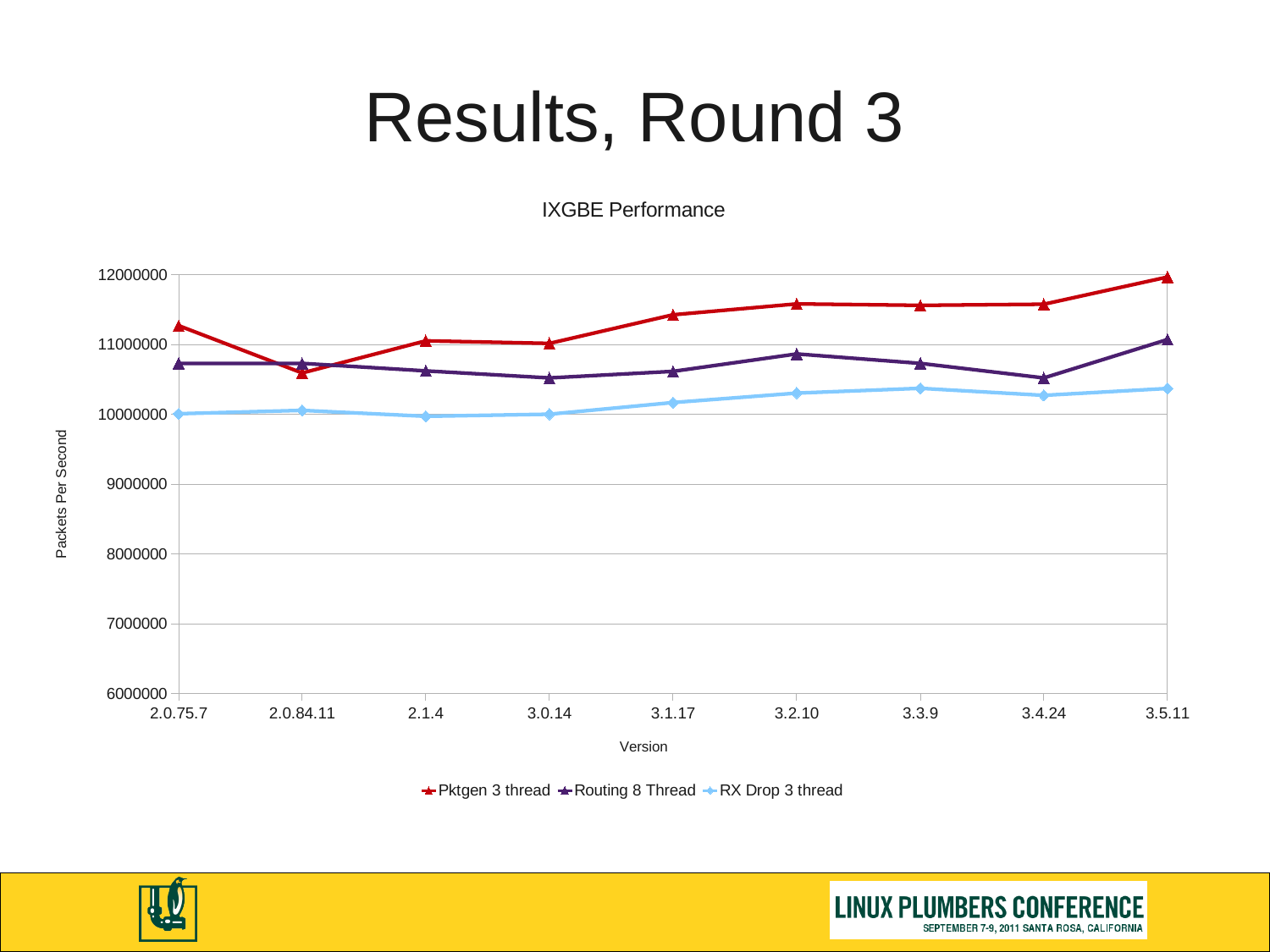## Performance root cause

- $\cdot$  2.0.84.11
	- Performance regression due to alignment change of ixgbe clean tx irq from 64 byte to 16 byte
- $-3.1.17$ 
	- Combined ixgbe tx map and ixgbe tx queue calls into a single function
	- Fused all NAPI cleanup into ixgbe poll
	- General cleanup of TX and RX path
- $3.5.11$ 
	- Store values in "first" tx buffer info struct sooner
	- Avoid unecessary modification of TX descriptor in cleanup

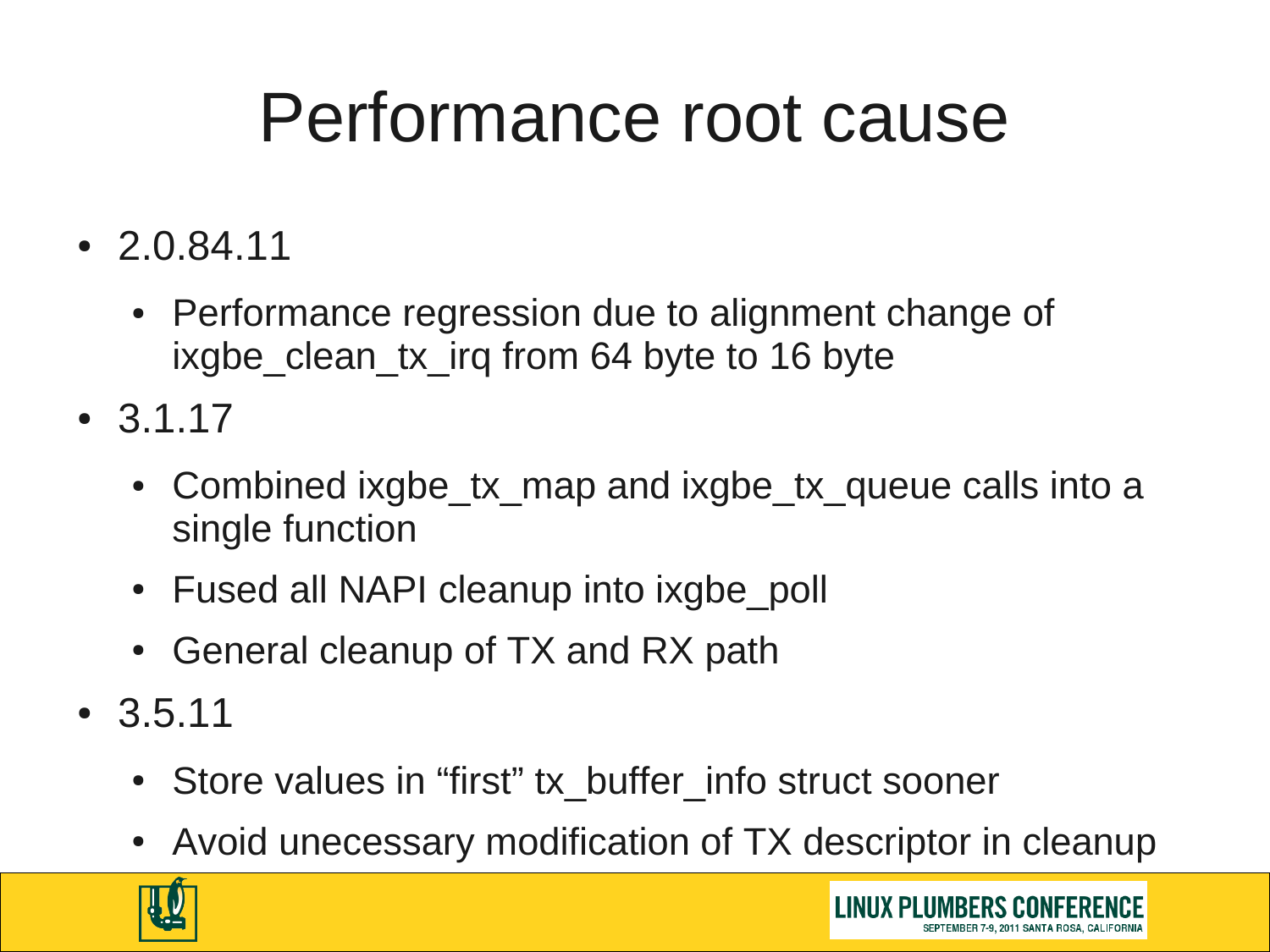### Reduce & reuse to cut memory usage

- Store values in the Tx buffer info structure instead of in the stack
- Make Tx/Rx cleanup paths leave descriptors rings untouched until new buffers are available
- Reduce memory reads in Tx path by separating read-mostly and write-mostly parts of the ring structure
- Allocate memory on local node to reduce memory access time
- Allocate sk buff such that skb->head is fully used sizes 512, 1.5K, 3K, 7K, & 15K are optimal
- Use only  $\frac{1}{2}$  of a page to allow for page reuse via page user count



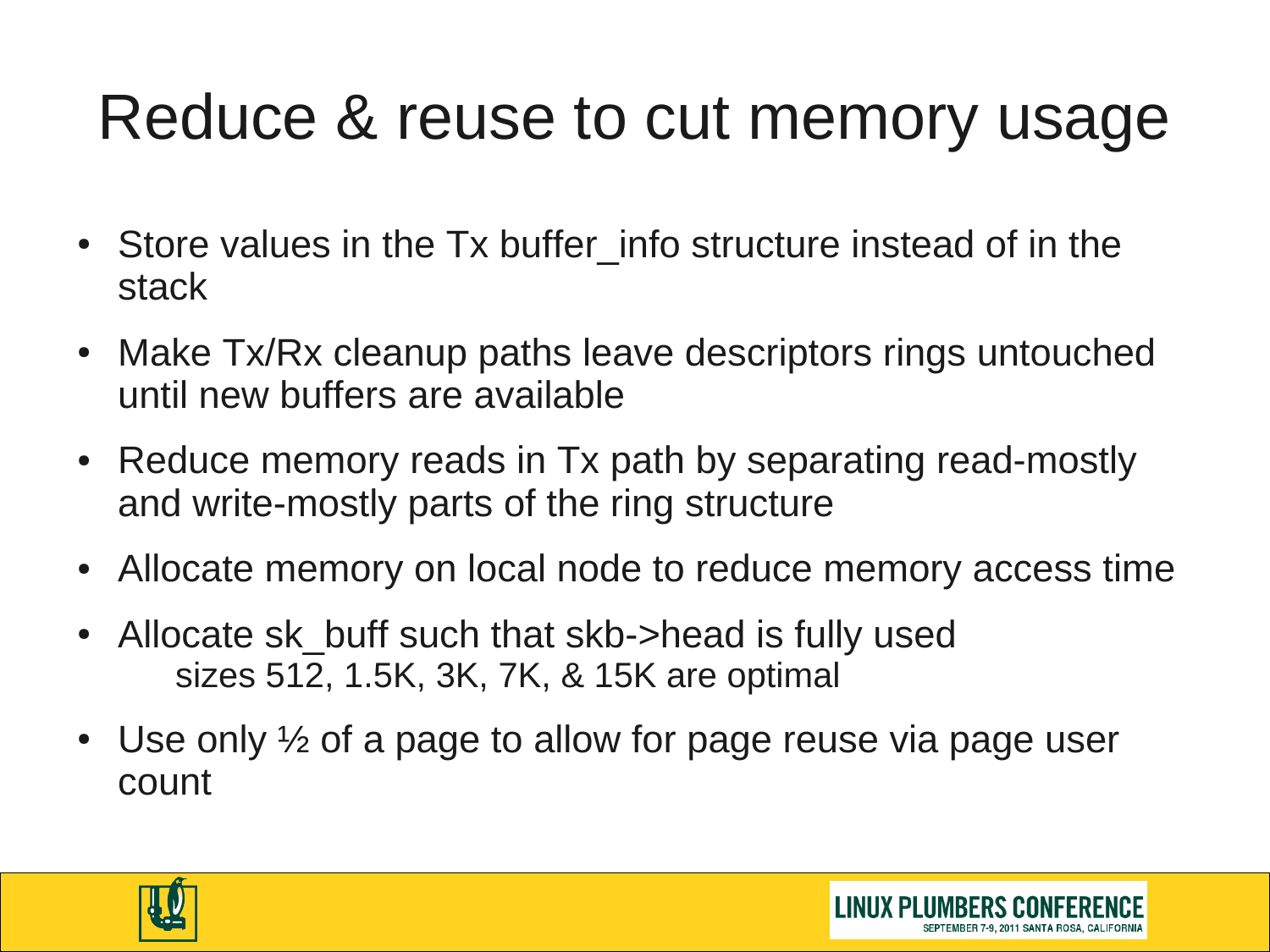# Reducing code complexity

#### ixgbe-2.0.75.7

ixgbe msix clean tx ixgbe msix clean rx ixgbe\_msix\_clean\_many

#### ixgbe-3.5.11

ixgbe msix clean rings

ixgbe\_poll

ixabe\_poll ixgbe\_clean\_txonly ixgbe\_clean\_rxonly ixgbe\_clean\_rxtx\_many

- Avoid unnecessary duplication of effort in maintenance.
- By only having one ixgbe poll call the compiler can optimize by in-lining all of the various functions used by the call.



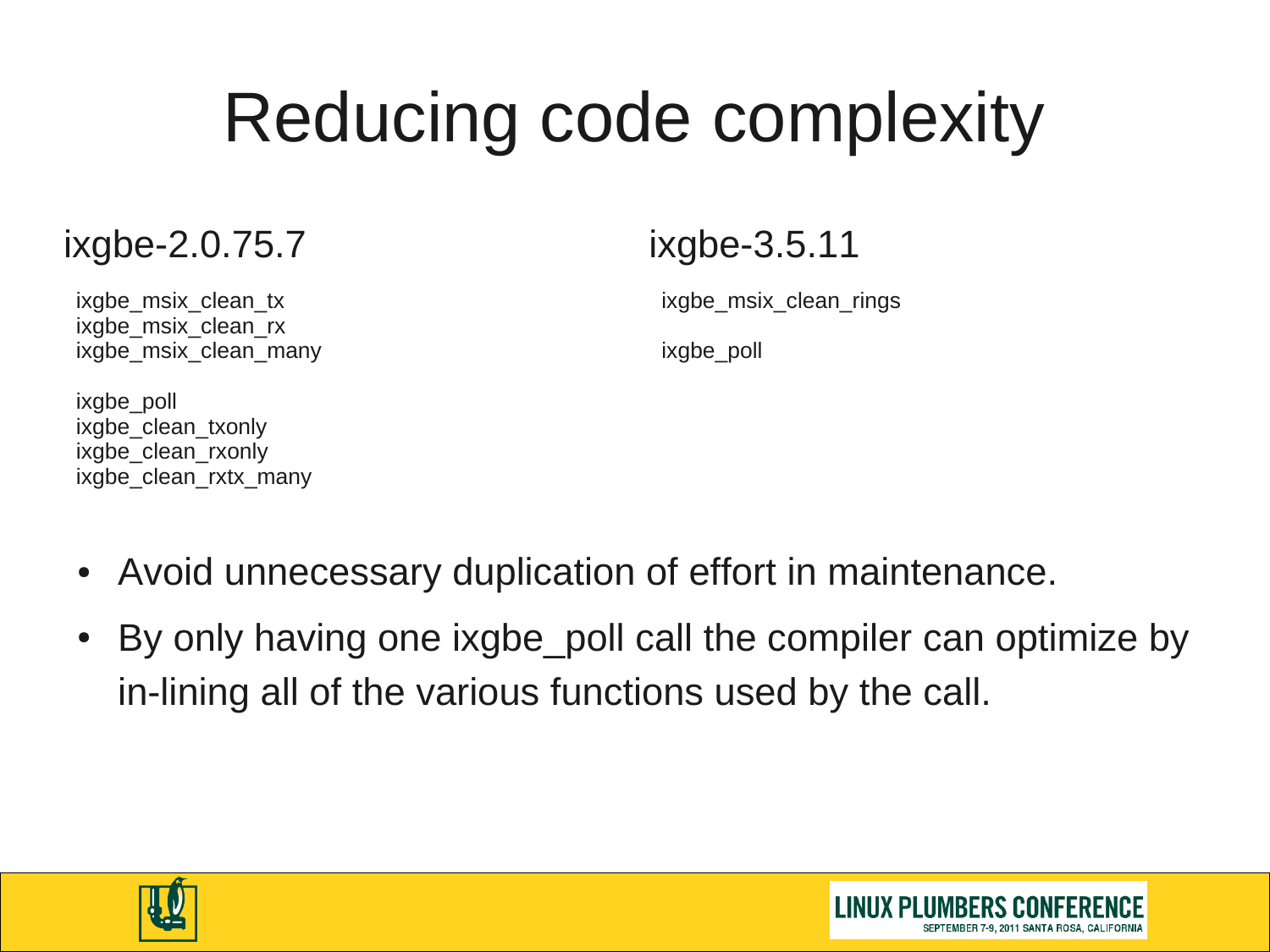#### Where do we still have room to improve?

- At this point ixgbe consumes only about 15% of the total CPU utilization
- Duplicate overhead in ixgbe poll and \_\_alloc\_skb due to cache misses while zeroing & reading skb header
- 90% of spin lock overhead appears to be due to Qdisc lock taken in sch\_direct\_xmit

|                  | 20.14% [k] _raw_spin_lock                                   |
|------------------|-------------------------------------------------------------|
|                  |                                                             |
|                  | 7.76% [k] ixgbe_poll                                        |
|                  | 6.58% [k] eth_type_trans                                    |
|                  | $4.69%$ $\lceil k \rceil$ $\qquad \qquad \text{alloc\_skb}$ |
| 4.68% [k] ip_rcv |                                                             |
|                  | 4.36% [k] ixgbe_xmit_frame_ring                             |
|                  | 3.48% [k] ip_forward                                        |
|                  | 3.37% [k] ip_route_input_common                             |
|                  | 3.30% [k] dev_queue_xmit                                    |
| 3.24% [k] kfree  |                                                             |
|                  | 3.03% [k] __netif_receive_skb                               |
|                  | 2.81% [k] kmem_cache_free                                   |
|                  | 2.70% [k] kmem_cache_alloc_node                             |
|                  | 2.56% [k] kmem_cache_alloc_node_notrace                     |
|                  | 1.93% [k] ixgbe_alloc_rx_buffers                            |
|                  | $1.93%$ [k] __phys_addr                                     |
| 1.73% [k] memcpy |                                                             |
|                  | 1.73% [k] skb_release_data                                  |
|                  | 1.32% [k] ixgbe_select_queue                                |
|                  | 1.30% [k] dev_hard_start_xmit                               |
|                  | 1.26% [k] swiotlb_dma_mapping_error                         |
|                  | 1.14% [k] ip_finish_output                                  |
|                  | 1.08% [k] __kmalloc_node                                    |
|                  | 1.03% [k] local_bh_enable                                   |

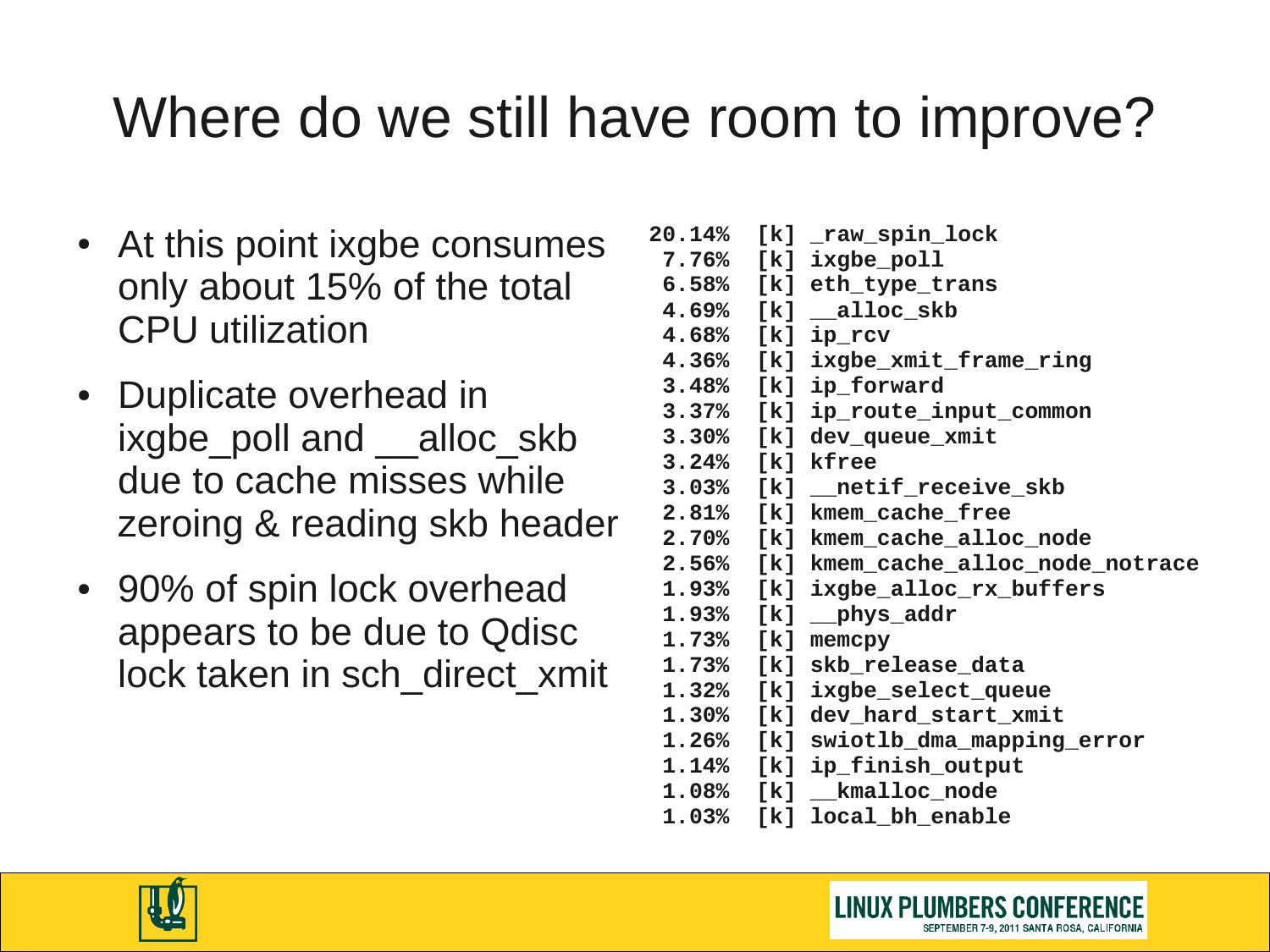## What if we delay skb init?



| 20.84% [k] _raw_spin_lock               |
|-----------------------------------------|
| 8.56% [k] ixgbe_poll                    |
| 5.38% [k] ixgbe_xmit_frame_ring         |
| 4.40% [k] ip_rcv                        |
| 3.90% [k] eth_type_trans                |
| 3.85% [k] kfree                         |
| 3.83% [k] dev_queue_xmit                |
| 3.45% [k] ip_route_input_common         |
| 2.98% [k] kmem_cache_free               |
| 2.89% [k] __netif_receive_skb           |
| 2.83% [k] kmem_cache_alloc_node_notrace |
| 2.68% [k] kmem_cache_alloc_node         |
| 2.25% [k] ip_forward                    |
| 2.24% [k] _phys_addr                    |
| 1.79% [k] memcpy                        |
| 1.78% [k] ixgbe_alloc_rx_buffers        |
| 1.57% [k] is_swiotlb_buffer             |
| 1.52% [k] dev_hard_start_xmit           |
| 1.36% [k] init_skb_lite                 |
| 1.36% [k] skb_release_data              |
| 1.33% [k] swiotlb_map_page              |
| 1.14% [k] ip_finish_output              |
| $1.11\%$ [k] $_{alloc\_skb\_lite}$      |
| 1.10% [k] local_bh_enable               |
|                                         |

**LINUX PLUMBERS CONFERE** 

SEPTEMBER 7-9, 2011 SANTA ROSA, CALIFORNIA

NCE

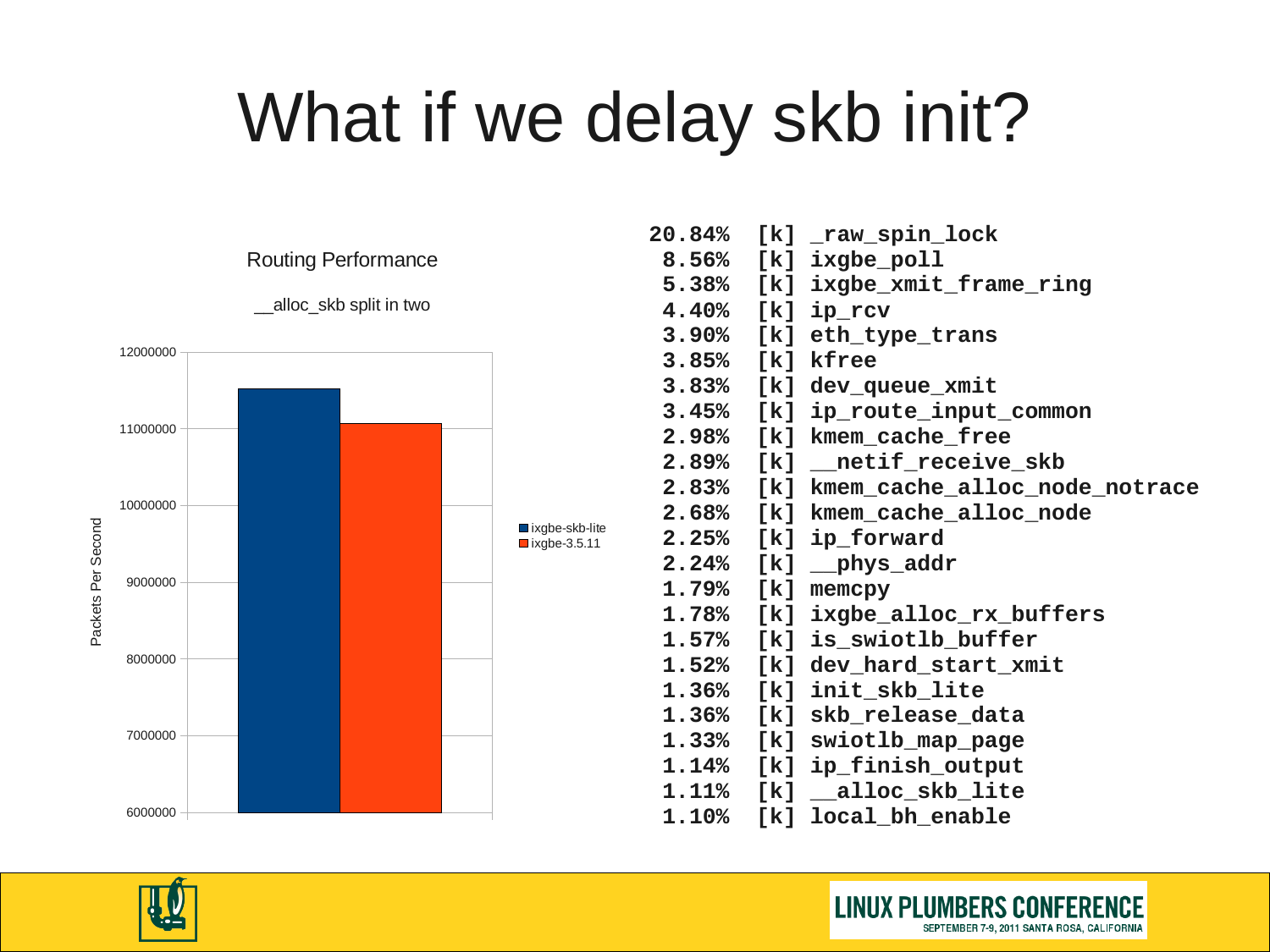## What if we didn't have a Qdisc?



|                  | 22.26% [k] ixgbe_poll                   |
|------------------|-----------------------------------------|
| 5.95% [k] ip_rcv |                                         |
|                  | 5.12% [k] __alloc_skb                   |
|                  | 4.97% [k] ixgbe_xmit_frame_ring         |
|                  | 4.54% [k] __netif_receive_skb           |
|                  | 3.78% [k] ip_route_input_common         |
| 3.69% [k] kfree  |                                         |
|                  | 3.62% [k] kmem_cache_alloc_node         |
|                  | 3.48% [k] ip_forward                    |
|                  | 3.26% [k] kmem_cache_free               |
|                  | 2.78% [k] kmem_cache_alloc_node_notrace |
|                  | 2.69% [k] eth_type_trans                |
|                  | 2.49% [k] dev_queue_xmit                |
|                  | 2.23% $[k]$ _phys_addr                  |
|                  | 2.14% [k] ixgbe_alloc_rx_buffers        |
|                  | 1.91% [k] memcpy                        |
|                  | 1.69% [k] _raw_spin_lock                |
|                  | 1.68% [k] skb_release_data              |
|                  | 1.51% [k] dev_hard_start_xmit           |
|                  | 1.35% [k] swiotlb_map_page              |
|                  | 1.21% [k] ip_finish_output              |
|                  | 1.14% [k] __kmalloc_node                |
|                  | 1.07% [k] swiotlb_dma_mapping_error     |
|                  | 1.01% [k] is_swiotlb_buffer             |

**LINUX PLUMBERS CONFER**